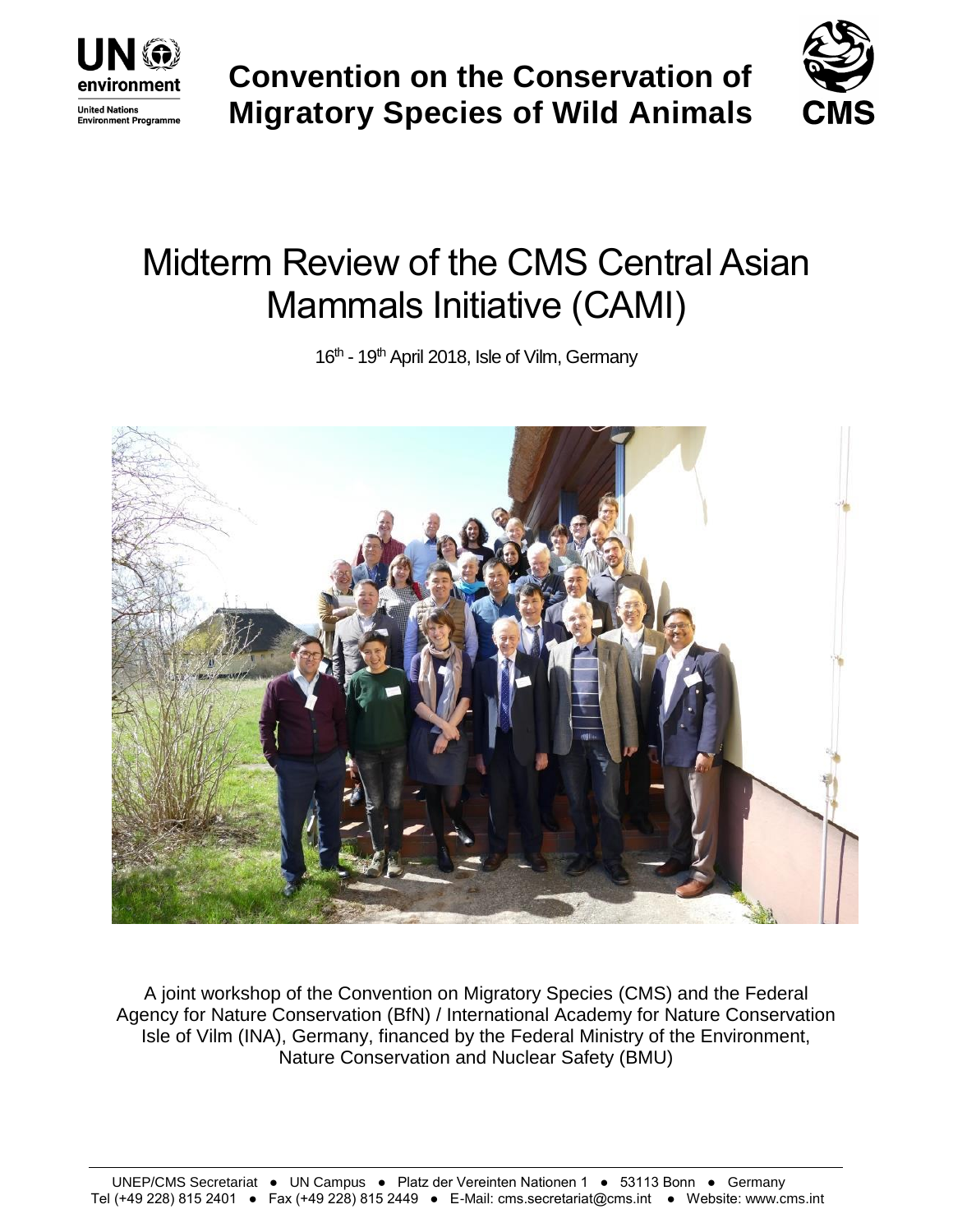# **Table of Contents**

| 4.1 Objective 1. To Address Key Threats and Issues Currently Not (Sufficiently) Covered by Existing |  |  |  |
|-----------------------------------------------------------------------------------------------------|--|--|--|
| 4.2 Objective 2. To Guide Planning and Implementation of Prioritized Conservation Actions at a      |  |  |  |
| 4.3 Objective 3. To Facilitate Knowledge Exchange, Communication and the Promotion of Synergies 10  |  |  |  |
| 4.4 Objective 4. To Support Implementation, Coordination and Resourcing of CAMI 10                  |  |  |  |
|                                                                                                     |  |  |  |
|                                                                                                     |  |  |  |
|                                                                                                     |  |  |  |
|                                                                                                     |  |  |  |
|                                                                                                     |  |  |  |
|                                                                                                     |  |  |  |
|                                                                                                     |  |  |  |
|                                                                                                     |  |  |  |
|                                                                                                     |  |  |  |
|                                                                                                     |  |  |  |
|                                                                                                     |  |  |  |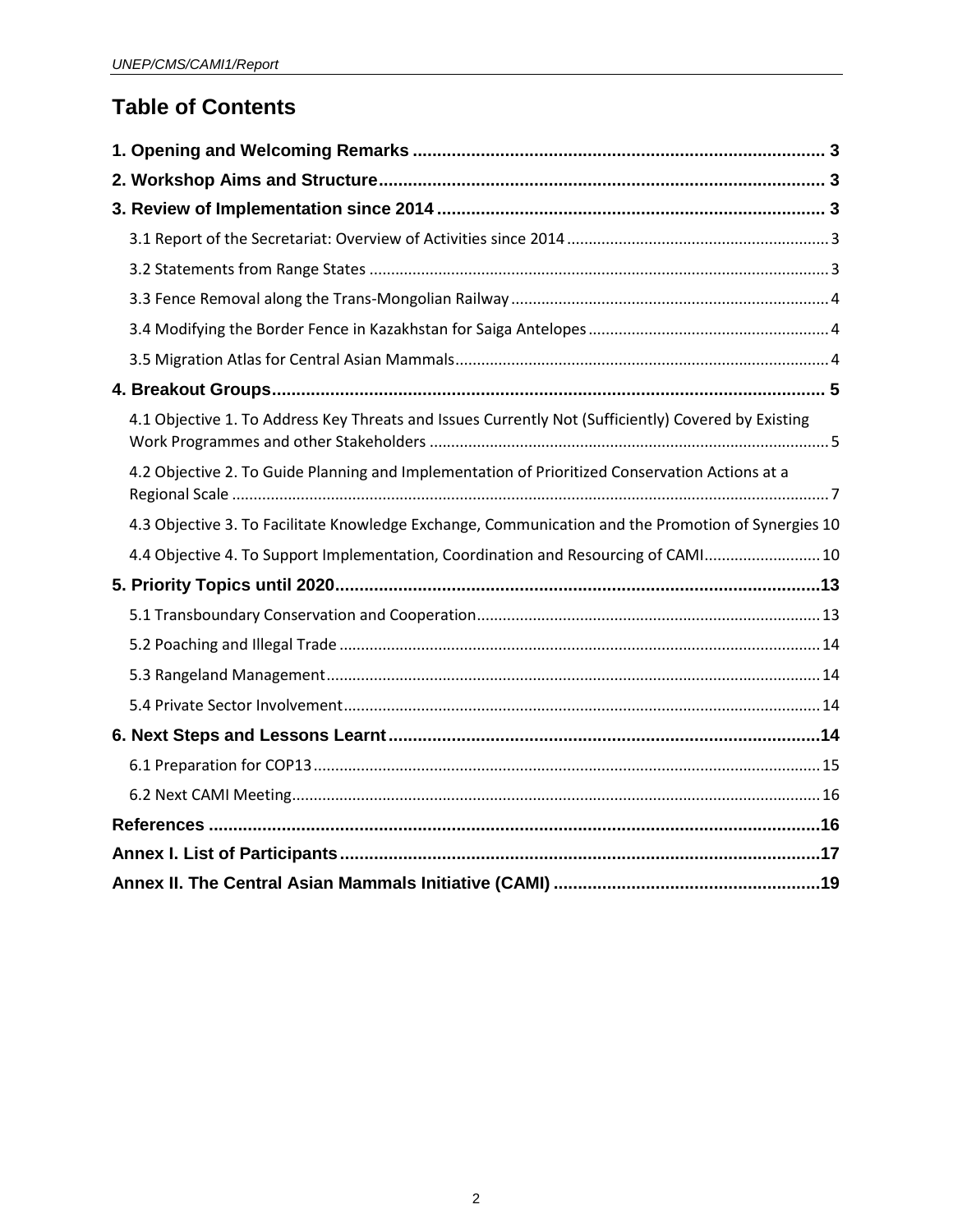# <span id="page-2-0"></span>**1. Opening and Welcoming Remarks**

The meeting was formally opened by welcoming speeches from Ms. Gisela Stolpe, Head of the International Academy for Nature Conservation (INA), Ms. Andrea Strauss, Deputy Head of INA, Ms. Christiane Roettger, Coordinating Officer of the Central Asian Mammals Initiative (CAMI) at the CMS Secretariat, Mr. Thorsten Harder, Head of the staff unit INA, Administration of Vilm and Mr. Oliver Schall, representing the Federal Ministry of the Environment, Nature Conservation and Nuclear Safety (BMU) followed by Mr. David Mallon (International Union for the Conservation of Nature (IUCN) Species Survival Commission).

# <span id="page-2-1"></span>**2. Workshop Aims and Structure**

The facilitator of the meeting, Mr. David Mallon, explained that the objectives of the meeting were to review implementation of activities outlined in the CAMI Programme of Work (POW) so far, as well as to discuss challenges, future needs and priorities until 2020. Priorities should be discussed both in terms of ways to enhance conservation action for CAMI species on the ground as well as with regard to procedural issues for its functioning including reporting, monitoring and preparation for the 13<sup>th</sup> CMS Conference of the Parties (COP13) in 2020. The workshop would also discuss ways to initiate reviewing of the conservation status of the species covered under CAMI, involving the species focal points (SFPs) for each species as well as other attending experts.

# <span id="page-2-2"></span>**3. Review of Implementation since 2014**

This session provided a general overview on implementation so far. The CMS Secretariat highlighted key activities undertaken by or with support of CMS. Government representatives of the attending CAMI Range States (Kazakhstan, Kyrgyzstan, India, Islamic Republic of Iran, Mongolia and Uzbekistan) presented the level of implementation in their respective countries, followed by presentations of projects funded by CMS in the context of CAMI.

The reports of the countries can be found [online](https://www.cms.int/cami/en/meeting/midterm-review-central-asian-mammals-initiative-cami) and a table with a detailed overview of implementation including inputs also from Range States that could not be present at the meeting (Afghanistan, Bhutan, China, Nepal, Pakistan, Russian Federation, Tajikistan and Turkmenistan) will be made available in a separate document.

#### <span id="page-2-3"></span>**3.1 Report of the Secretariat: Overview of Activities since 2014**

The CMS Secretariat reported that several meetings and outreach events had taken place since the adoption of Resolution 11.24 on CAMI in 2014. Several projects had been supported and implemented, which addressed topics such as reducing the impacts of barriers to migration, sustainable wildlife management, and raising awareness on migratory species. Information material and other products such as the Guidelines for Addressing the Impact of Linear Infrastructure on Large Migratory Mammals in Central Asia (available in Russian and English) were produced and the development of an atlas of the region's infrastructure and distribution of migratory mammals was in the final stages. A detailed overview can be found [here.](https://www.cms.int/cami/sites/default/files/document/cms_scc-sc3_inf.7_cami-pow-implementation_e_0.pdf)

#### <span id="page-2-4"></span>**3.2 Statements from Range States**

Representatives from Kazakhstan, Kyrgyzstan, India, Islamic Republic of Iran, Mongolia and Uzbekistan delivered concise statements on the implementation of the activities in their countries.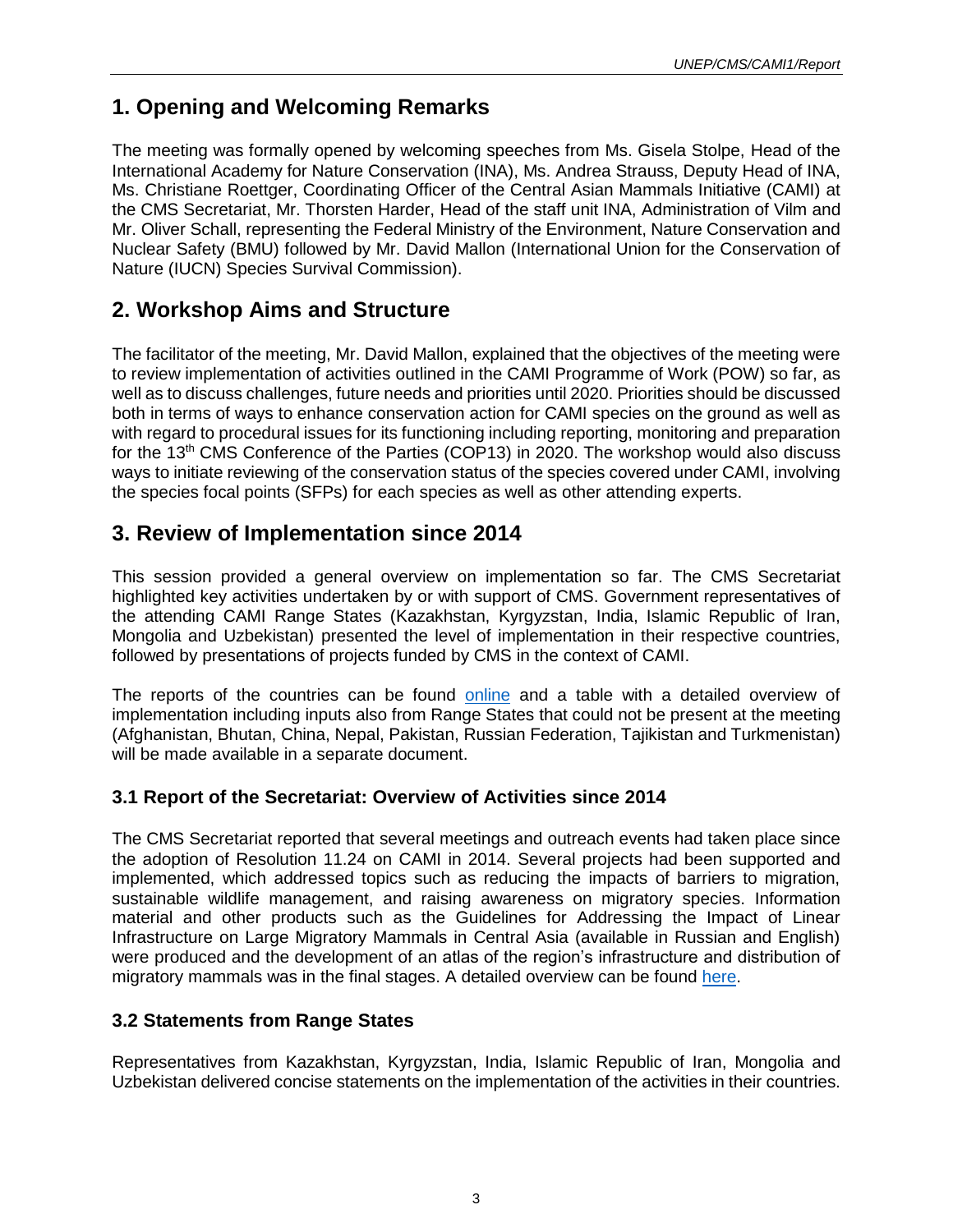Detailed information about the activities at the national level including the concise country reports and presentations can be found [here.](https://www.cms.int/cami/en/meeting/midterm-review-central-asian-mammals-initiative-cami)

#### <span id="page-3-0"></span>**3.3 Fence Removal along the Trans-Mongolian Railway**

Mr. Lkhagvasuren Badamjav (Mongolian Gazelle Conservation Society, MGCS) presented a project financed through a CMS grant with the support of the Swiss Federal Office for the Environment (FOEN) and co-funding from the Senckenberg Research Institute. The project aimed at removing the fences along the Trans-Mongolian Railway which are an effective barrier to the movement of Mongolian Gazelles and Kulans. The fence should be removed at selected locations and cameras installed in order to monitor the effect of the fence removal on both wildlife and livestock. The Trans-Mongolian Railroad was fenced to prevent collisions with free-roaming livestock. The construction of under- or overpasses was not realistic due to the very high costs. Many new railroads are being planned in Mongolia and the MGCS had recommended not fencing these railways, at least in places important for wildlife, and to include over- and underpasses where possible. The agreement for the removal of the fences had already been obtained from the relevant authorities.

#### <span id="page-3-1"></span>**3.4 Modifying the Border Fence in Kazakhstan for Saiga Antelopes**

Mr. Askar Abdrakhmanov (Kazakhstan State Forestry and Wildlife Committee) presented a project on the modification of the border fence between Kazakhstan and Uzbekistan to allow Saiga antelopes to move between both countries. CMS had supported the development of recommendations to modify the fence, published in the report "Saiga Crossing Options" in 2013. Following a consultation process involving various stakeholders and authorities, the fence had been modified as well as removed at some locations to let Saiga pass.

In the discussion that followed, it was noted that very few sightings of Saiga (females with calves) were recorded in Uzbekistan in the Saigachiy Reserve, south of the border fence. Telemetry studies undertaken by the Association for the Conservation of Biodiversity in Kazakhstan (ACBK) showed that Saiga did not cross the border due to another barrier, the railroad to the north of the border fence. The availability of suitable pastures (low density of the Saiga population) and the good condition of the habitat might also discourage Saiga from moving southward. It was noted that a new metal fence is being constructed on the Kazakhstan-Turkmenistan border. Any necessary modification measures in relation to this fence would be discussed at the Kazakhstan State Forestry and Wildlife Committee.

#### <span id="page-3-2"></span>**3.5 Migration Atlas for Central Asian Mammals**

Ms. Aili Kang (Wildlife Conservation Society, WCS) presented the migration and infrastructure atlas project, which had been conceptualized and selected for funding by CMS with the support of the FOEN and BMU during a CAMI workshop in 2016. The main outcome of this project would be an atlas, containing maps of the distributions of ten CAMI species in combination with linear infrastructure that hinders the animals' movements. It would also contain recommendations to reduce the impact of such infrastructure on the species. The pdf version of the CAMI Migration Atlas would be published in the near future.

In the discussion that followed, it was highlighted that road kills were one of the most important threats to the Asiatic Cheetah population in Iran. It was also noted that it was important to discuss ways to share the underlying GIS data, which were the basis of the atlas with the contributing experts and other stakeholders. It was highlighted that an enormous amount of infrastructure was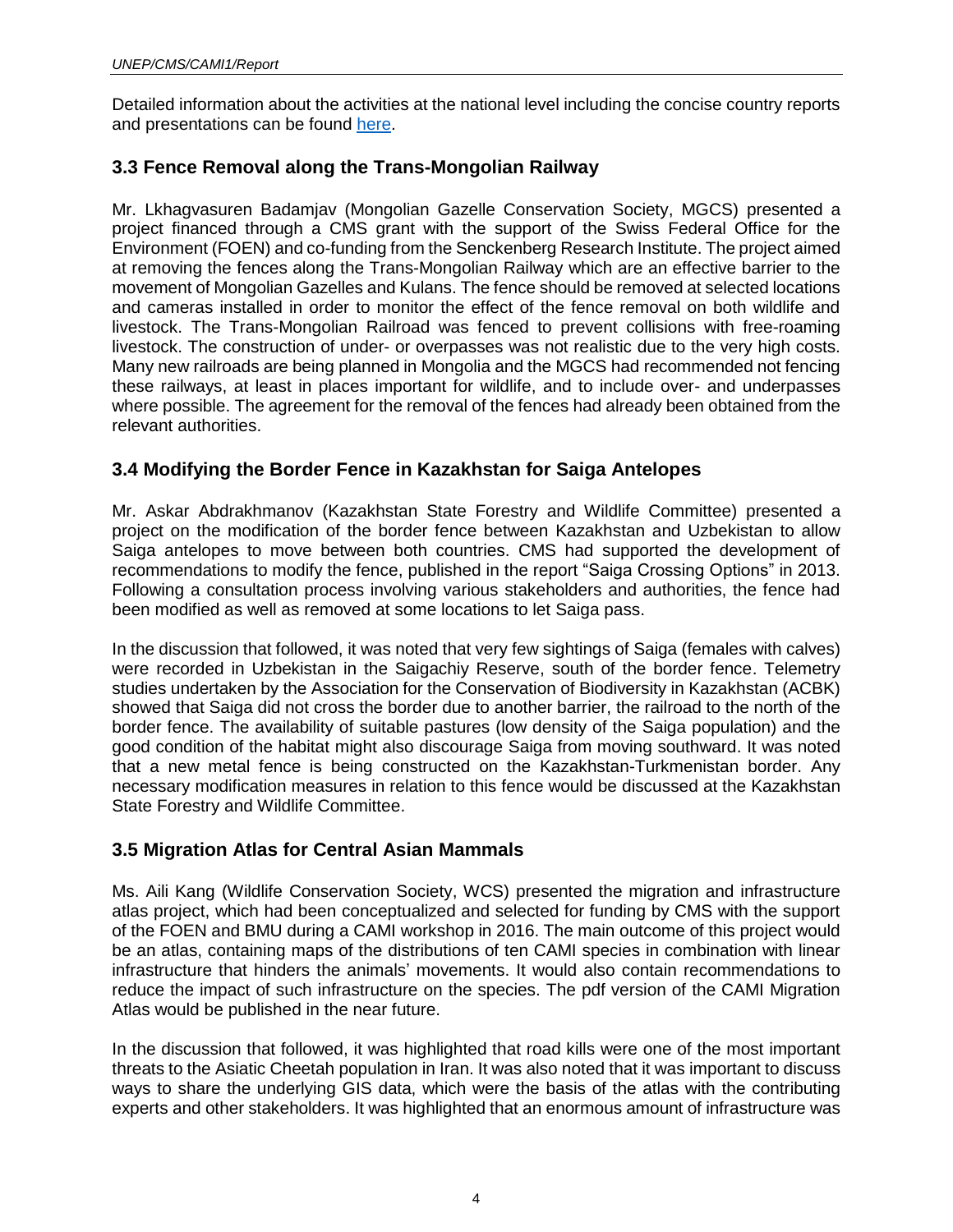being planned and built in the CAMI region, without recognizing that it may pose a threat to migratory species. Therefore, the atlas should be used as an important awareness raising tool for decision-makers and the private sector. WCS would cooperate with CMS to disseminate the atlas and approach private sector, banks and mining companies to raise awareness on the threats from infrastructure.

It was also mentioned that a project proposal to establish a funding scheme within the IUCN Save Our Species (SOS) Programme was in the final stage of approval. The purpose of the fund was to support implementation of CAMI with a focus on Goitered Gazelle and Snow Leopard. Range States would be invited to apply for grants also incorporating trans-boundary issues and the threats from linear infrastructure.

## <span id="page-4-0"></span>**4. Breakout Groups**

Participants split into breakout groups to review implementation of the different objectives of the Programme of Work. The groups were established according to regional representation and expertise covering the different sub-issues under each objective and reviewing the list of actions mentioned under each of them. The groups also discussed progress made and challenges in implementing the activities and provided recommendations on activities that were most urgent and how to initialize implementation of important activities that had not started yet.

#### <span id="page-4-1"></span>**4.1 Objective 1. To Address Key Threats and Issues Currently Not (Sufficiently) Covered by Existing Work Programmes and other Stakeholders**

#### **Issue 1.1 Illegal Hunting and Trade**

Measures to implement almost all the activities under this issue were in progress, carried out by Range State governments with the support of non-governmental organizations in some cases. The assessment of the feasibility of trophy hunting for all huntable CAMI species (1.1.7) has not yet been carried out. More attention is also required considering the possibility of sustainable subsistence hunting (1.1.9), as well as ensuring regular, sound and coordinated monitoring of species (1.1.3). Enhancing coordination and exchange of information on trans-boundary populations was recommended to manage wildlife sustainably. Furthermore, it was recommended that efforts to review and adjust the national legislation to ensure compliance with CITES (1.1.6) should be increased. The group advised to further assess risks and benefits of rotating hunting areas (1.1.10). Although this activity was meant to avoid overuse of certain areas, it might also discourage activities to conserve the species, if the rotation period was perceived as too short for hunters to benefit from the sustainable use the species occurring in that area.

#### **Issue 1.2 Overgrazing and Livestock Competition**

The group noted that there was little communication and cooperation between professionals working on nature protection and livestock/pasture management in most countries and organizations. The group thus recommended activities to strengthen cross-sectoral cooperation, to raise awareness of wildlife issues among herders and decision-makers, and to promote mainstreaming wildlife considerations into pasture management and land use planning in general. To facilitate this, participants recommended organizing dialogues and meetings/workshops possibly by CMS with involvement of FAO and development aid organizations such as the German Corporation for International Cooperation GmbH (GIZ), subject to available resources.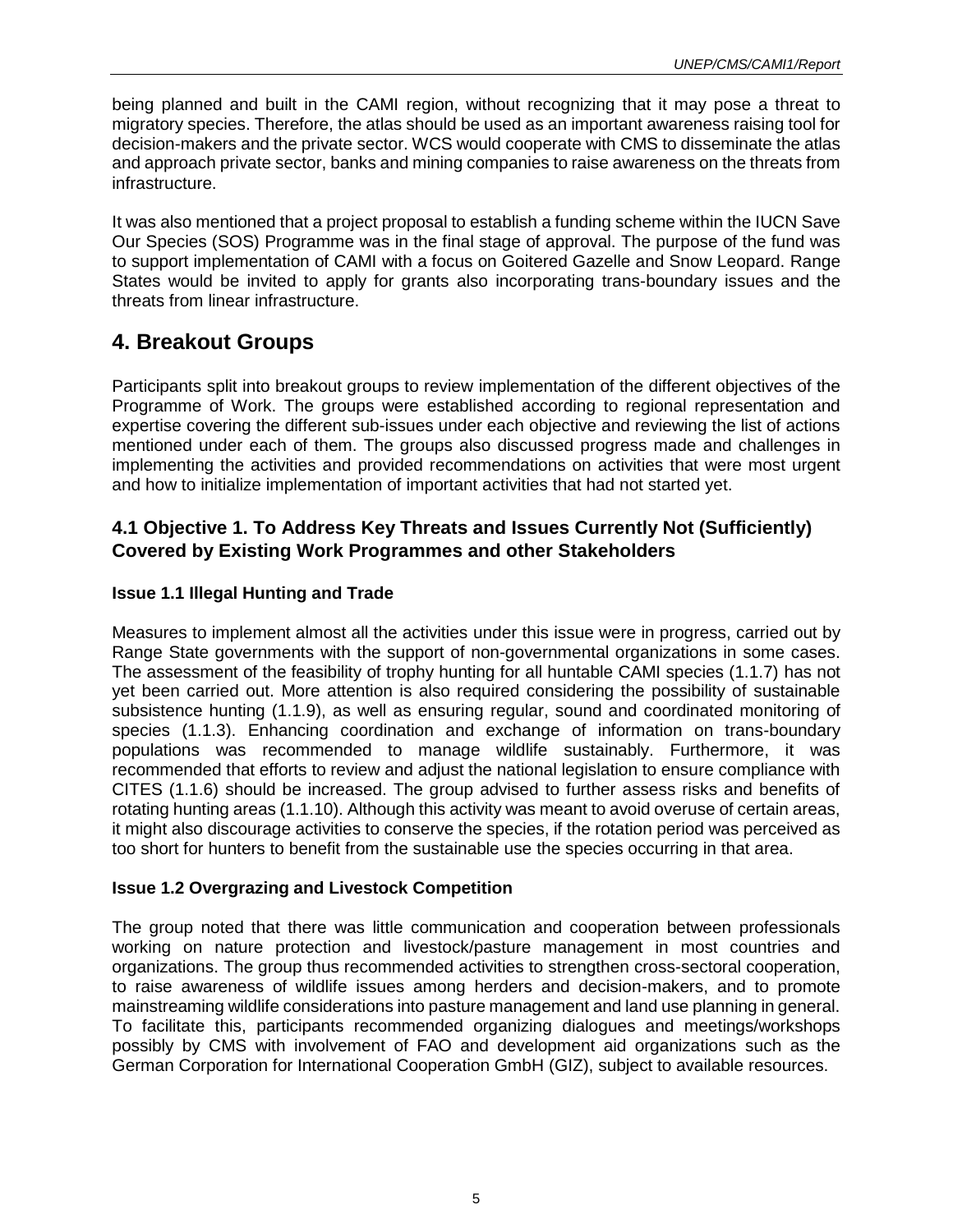#### **Issue 1.3 Industry and Infrastructure Development / Barriers to Movement**

While several activities to increase awareness on barriers to migration (1.3.2) and to produce species and landscape-specific maps were ongoing or to be completed in the near future (1.3.1) with support of CMS, WCS, ACBK and others, several other activities still required more attention. Promotion and application of knowledge and technical solutions (1.3.3) to reduce barriers to movement still needed to be addressed. The group recommended that CMS Parties propose a Decision to COP13 to create more species- and landscape-specific guidelines to reduce threats from infrastructure. In addition, more action was needed to address policy issues (1.3.4), particularly the establishment of cross-sectoral task forces to address border fences and large infrastructure projects. Outreach activities to address international groups, which define standards and Environmental Impact Assessments (EIA) were recommended.

#### **Issue 1.4 Good Governance of Natural Resource Management / Policy and Legislation**

Implementation of all but one activity under this issue has been initiated and needs to be multiplied and continued in the next years. CMS Parties rarely provided information about CAMI and it Programme of Work to multinational fora (1.4.4). CMS Parties were thus strongly encouraged to do so and to raise issues such as illegal wildlife trade and threats from fences, roads and other infrastructure at the Shanghai Cooperation, the Eurasian Economic Union, the South Asia Association for Regional Cooperation and other relevant fora to advance their goals on conserving migratory species. It was recommended to organize small-scale workshops in the region, to involve decision-makers and representatives from the sectors, which drove identified threats (to implement 1.4.5). Best practice policy guidelines tailored to regional needs to address community involvement, illegal hunting and trade, overgrazing, etc. were needed (1.4.6).

#### **Issue 1.5 Human Needs / Community Engagement in Conservation**

Measures to engage local communities and to address their needs were mostly implemented by governments and commonly supported by international government agencies, international and national NGOs, sometimes with involvement of private companies. These activities used a variety of approaches and were mostly implemented within national boundaries and thus trans-boundary exchange of experiences was recommended. In addition, best practice guidelines for governments and other decision-makers to start projects that addressed community needs and provided incentives for them to conserve wildlife, including through sustainable use were desirable. Countries with experience in community-based projects included India, Mongolia, Pakistan and Tajikistan. Some activities had started in Kyrgyzstan, Kazakhstan and Uzbekistan. Establishment of community-based insurance schemes (1.5.3) was seen as particularly challenging and required feasibility studies (e.g. in Uzbekistan within the Snow Leopard range).

#### **Issue 1.6 Scientific Knowledge**

Activities to address scientific knowledge gaps were largely not implemented or not sufficiently implemented. Some activities across Range States of the Snow Leopard had been conducted in the framework of the Global Snow Leopard and Ecosystem Protection Program (GSLEP) and the Population Assessment of the World's Snow Leopards project *(*PAWS). In addition, activity 1.6.5 to study landscape permeability was ongoing in Mongolia and Kazakhstan. One of the reasons for the poor implementation status was the very limited funding for scientific research, especially in the trans-boundary context. It was recommended to organize a CAMI scientific working group to conduct a knowledge gap analysis (1.6.1) and to make it specific to addressing identified conservation needs. In addition, CMS was encouraged to facilitate trans-boundary cooperation on project development and joint fund-raising activities.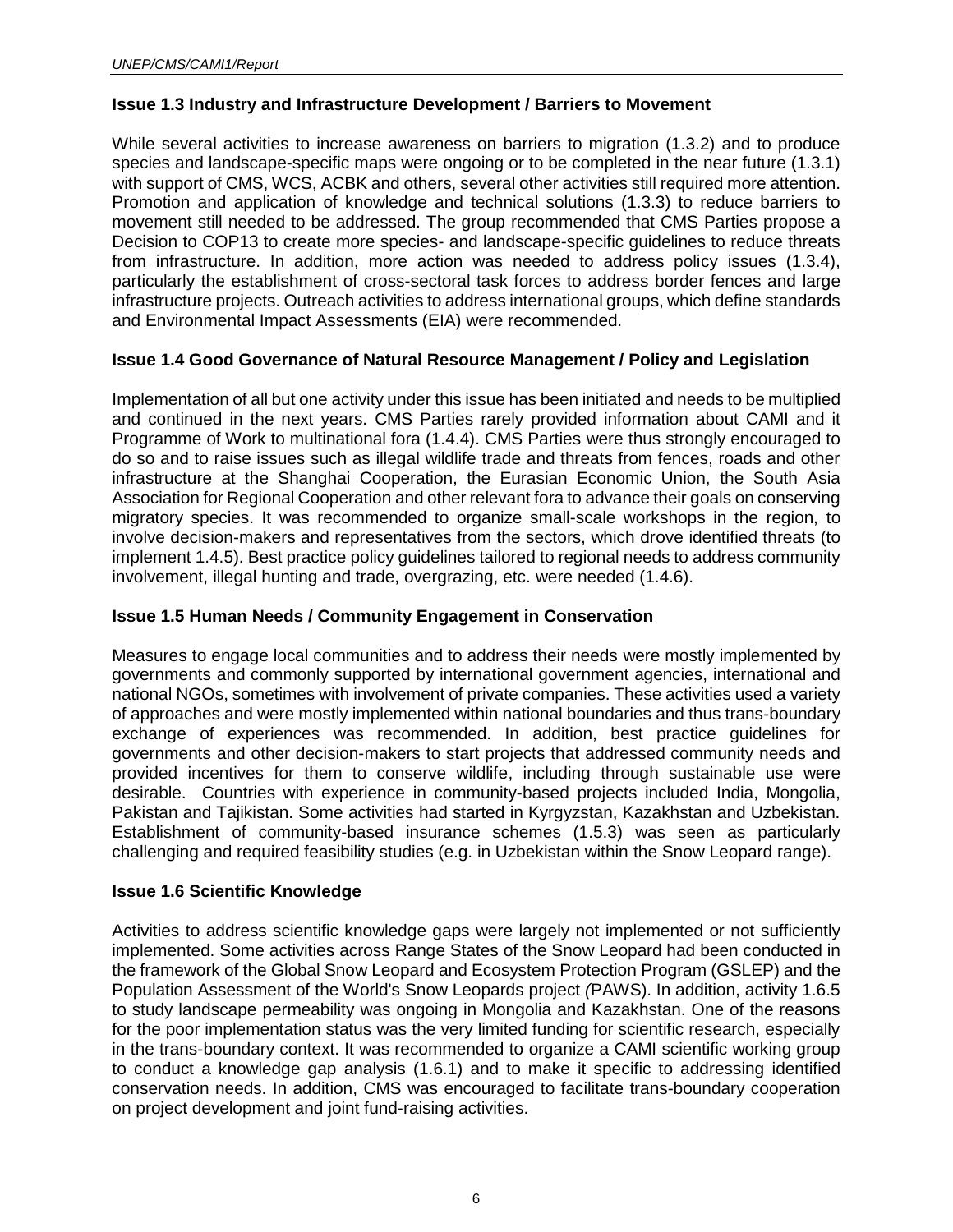#### **Issue 1.7 Transboundary Cooperation**

Several trans-boundary projects were ongoing, such as on Mount Kailash Sacred Landscape, Khangchendzonga National Park, Hissar-Alai (see 1.4.3), more activities were planned by China, Mongolia, India and other Range States. Nevertheless, the specific actions under this issue needed increased attention. The group identified a major need to strengthen the trans-boundary activities outlined in the POW. As of April 2018, implementation had been undertaken only for selected activities and in selected countries. Kyrgyzstan which also hosted the GSLEP Secretariat, was working on promoting trans-boundary cooperation in the region (1.7.4 a). The group recommended to make facilitation of trans-boundary activities the main priority for CAMI, starting with the countries that had a good potential for cooperation. It was advised to direct smallscale funding to support trans-boundary exchange of information, dialogue and joint conservation action.

#### <span id="page-6-0"></span>**4.2 Objective 2. To Guide Planning and Implementation of Prioritized Conservation Actions at a Regional Scale**

#### **2.1 Snow Leopard and Argali (Mountain Ecosystems)**

Participants provided the latest information on national measures to safeguard Snow Leopards and Argali as well as their habitats in Kazakhstan, Kyrgyzstan, China, India, Mongolia, Russian Federation and Uzbekistan. The Non-Governmental Organization (NGO) Panthera provided information on activities in Tajikistan. The conservation of the Snow Leopard and its habitat had a high priority in all Range States present, whereas Argali conservation enjoyed less attention. Protected areas have been established and/or extended to cover a greater proportion of the Snow leopard habitat in Kyrgyzstan, China, Kazakhstan, Tajikistan and the Russian Federation in recent years. Population monitoring and protection was the focus of many State-run projects. Involving local communities and addressing the human-Snow Leopard conflict was discussed as an important component, which was still to be introduced in many Range States.

Challenges for local community involvement included limited knowledge and capacity to engage local communities and the lack of appropriate legislation to ensure benefits from wildlife use (both consumptive and non-consumptive) for local communities in some countries. Lessons learned from Kyrgyzstan and Tajikistan's community-based conservancies established with the support of Panthera should be shared regionally. Taking into consideration the fact that there were no concrete activities in the CAMI POW on Snow Leopards and Argali because those were already covered comprehensively by GSLEP and the CMS Action Plan for the Conservation of the Argali, the group suggested the following action points:

- 1) Scientific studies to determine a) cross-border migration of Snow Leopards and Argali and b) connectivity between identified GSLEP landscapes, using scat analysis;
- 2) Enhance trans-boundary cooperation in the West Tian Shan shared by Kazakhstan, Kyrgyzstan and Uzbekistan, providing technical knowledge and fundraising support to address common issues in the trans-boundary context;
- 3) Enhance trans-boundary cooperation and information exchange on wildlife use between bordering countries: Kyrgyzstan, Tajikistan, China (tbc), Kazakhstan, Uzbekistan;
- 4) Strengthen cooperation on law enforcement, share information between Range States, involve local communities and raise awareness at all levels on the importance of involving local communities.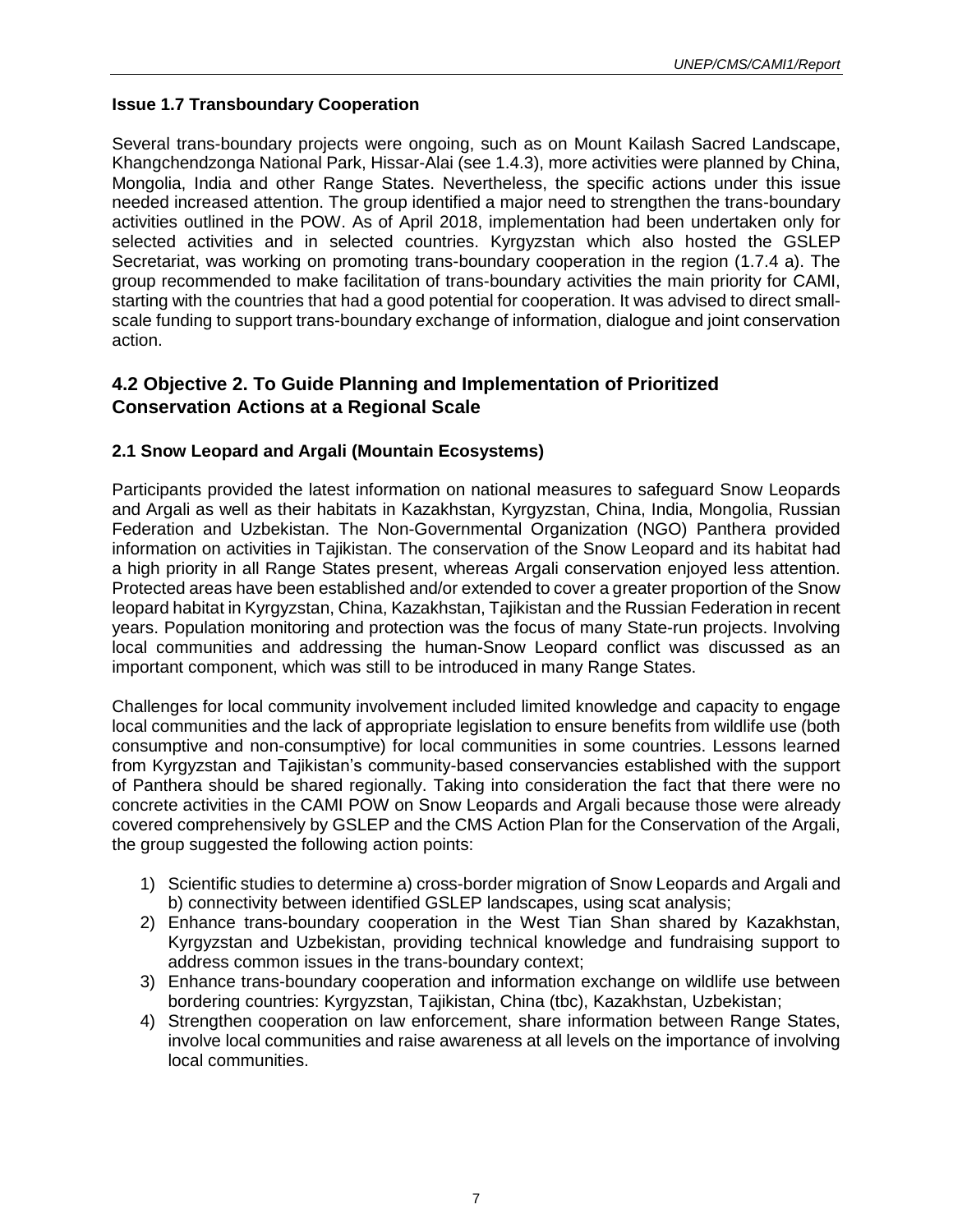It was noted that sharing lessons learned and good practices on community involvement in conservation was needed for the region. In some Range States, community involvement was not yet actively practised, and a learning document was needed to demonstrate the experience of others and allow it to be applied in those countries. For example, in Kyrgyzstan local communities were given the right to detain illegal hunters if caught in their conservancy. They could also make the illegal activity public by taking pictures of the offender to be placed on social media. For Argali, addressing taxonomic issues and the creation of an overview of the current status of implementation of the International Single Species Action Plan were recommended.

#### **2.2 Gobi-Desert –Eastern Steppes Ecosystem (Wild Ass, Wild Camel, Mongolian Gazelle, Goitered Gazelle, Przewalski's Horse)**

Several activities were ongoing to address the impact of linear infrastructure in Mongolia, reflected both in national policy (governmental task force on infrastructure, legislation on the Mongolian standard) and actions on the ground (e.g. above-mentioned project co-funded by CMS and Senckenberg Research Institute to remove the fences along the Trans-Mongolian Railway). However, there was a need for a holistic approach to implement the activities to address this growing threat. It was recommended for Mongolia that a multi-agency working group be established to monitor and discuss solutions to keep the landscapes permeable, led by the Mongolian Ministry of Nature, Environment and Tourism (MNET). A major issue was the inclusion of wildlife passages in EIA processes for fences, roads and railroads, which had not been addressed to date (activity 2.2.1 c,g, and j).

In relation to the CAMI atlas of migration and infrastructure, it was recommended that the exercise be repeated regularly to keep the maps updated. On the subject of border fence permeability, it was advised that ongoing political discussions on border fence security should include considerations of wildlife. In addition, it was important to ensure that animals were protected on their migration routes and movement corridors to avoid that e.g. poaching undermines the efforts to keep wildlife passages free.

CMS in cooperation with the Mongolian Wild Camel Protection Foundation (WCPF) was currently conceptualizing a research project near the Mongolian-Chinese border to find out more about the actual movements of the camels and address strengthening or expanding the transboundary protected area networks (2.2.5). However additional activities were needed.

A coordinating meeting to address Wild Ass conservation was planned for 2019, which would address the creation of an action plan for the species (2.2.6), starting with national action plans. Activities to establish transboundary cooperation and coordination for the conservation of Przewalski's Horse (2.2.7) were ongoing between Kazakhstan, Mongolia and China. It was recommended to involve the Russian Federation as well.

#### **2.3 South-west Region (Cheetah, Goitered Gazelle, Chinkara, Wild Ass [Kulan/Onager], Przewalski's Horse, Transcaspian Urial)**

The participants provided a brief overview of activities to safeguard Asiatic Cheetah in Iran. Taking into account the current status of the species, the group called for an international meeting to be organized as soon as possible (2.3.5), involving CMS and IUCN to be held in Tehran and for the urgent creation of a high-priority rescue plan to bring the Cheetah back from the brink of extinction.

For the Ustyurt landscape, the group highlighted the importance of keeping wildlife passages between the neighbouring countries free and addressing the existing problems for ungulates, associated with border fences between Kazakhstan, Uzbekistan and Turkmenistan. The CMS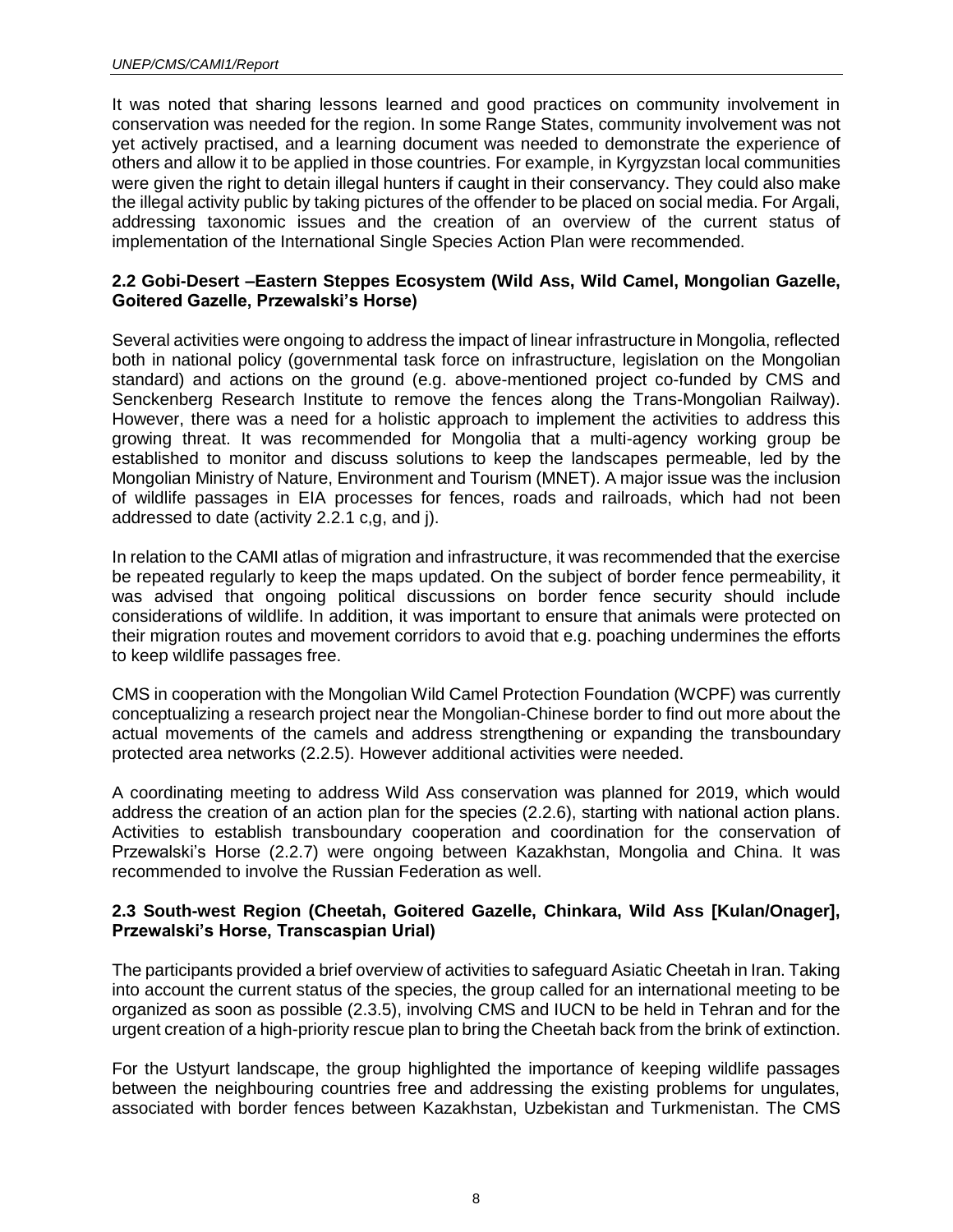Secretariat commended the recent actions of Kazakhstan to make the border fence with Uzbekistan permeable for Saiga (see 3.4 above) and the creation of Saigachiy Reserve in Uzbekistan in 2016. The group suggested considering the creation of a trans-boundary nature reserve between Kazakhstan and Uzbekistan. Scientific justification for the creation of several protected areas was in preparation (2.3.7). However, the situation was challenging due to the conflicting interests of nature protection and hydrocarbon extraction on the Ustyurt plateau.

In relation to Kulan, the group recommended to address the steep decrease of the population in Turkmenistan and to encourage dialogue between neighbouring countries (Turkmenistan and Uzbekistan in particular) and the international community. While national action plans in some Range States were being discussed, there needed to be continued action on the ground throughout the range. Identification of corridors and suitable habitat (2.3.10.) needed more attention. Feasibility of reintroduction to the Alai Valley in Kyrgyzstan had not yet been assessed (2.3.11), while re-introduction into the Central steppe in Kazakhstan, based on the respective feasibility study was ongoing.

The group recommended to develop national action plans for conservation of Goitered Gazelles throughout the range. Poaching (2.3.16) and impacts of infrastructure (2.3.15) were the most urgent threats to be addressed. Reintroduction had occurred only in Kyrgyzstan using animals from Kazakhstan (2.3.13). Some activities to review national legislation on poaching were underway mostly in Iran, whereas this needed to be addressed in other Range States as well. Further, mainstreaming wildlife considerations into EIA of infrastructure planning including fences was recommended. Regarding 2.3.17 and 2.3.18 little information was available for Chinkara conservation, apart from community-based activities of the Department of Environment (DOE) in Iran. The group suggested prioritizing the development and implementation of national action plans for Chinkara and Goitered Gazelles.

#### **2.4 Qinghai-Tibetan Plateau (China, Bhutan, India, Nepal, Pakistan)**

Overall, there were multiple research studies and conservation activities on the Qinghai-Tibetan plateau in China and India. Many conservation activities focused on Snow Leopards and their prey in China, India, Nepal and Pakistan, whereas other species might require more attention. In China and India all recommended activities to address infrastructure as a threat (2.4.8 and 2.4.9) were ongoing. The group recommended restricting activity 2.4.7 to review of infrastructure development plans to ensure no adverse impact on species of concern in protected areas. Efforts to strengthen protected area networks (2.4.10) including activities to involve local communities (2.4.11) were ongoing both in India and in China.

A multi-species action plan for Qinghai-Tibetan plateau ungulates (2.4.1) had not been developed; however, multiple conservation activities were ongoing. Trans-boundary coordination (2.4.2.) among provinces was being undertaken through regular meetings of administrative authorities in China, while there was less done between countries. A trans-boundary aspect was included in the Khangchendzonga national park project between India and Nepal.

Several studies on ungulate distribution on the plateau had been published (e.g. Schauer et al., 2007, Schaller et al., 2006; Junhua et al., 2013, Zhenhua and Jiang, 2015 Liang et al, 2016, and others). However, no compilation of data or a systematic analysis in a single publication and across all Range States existed at present (2.4.3).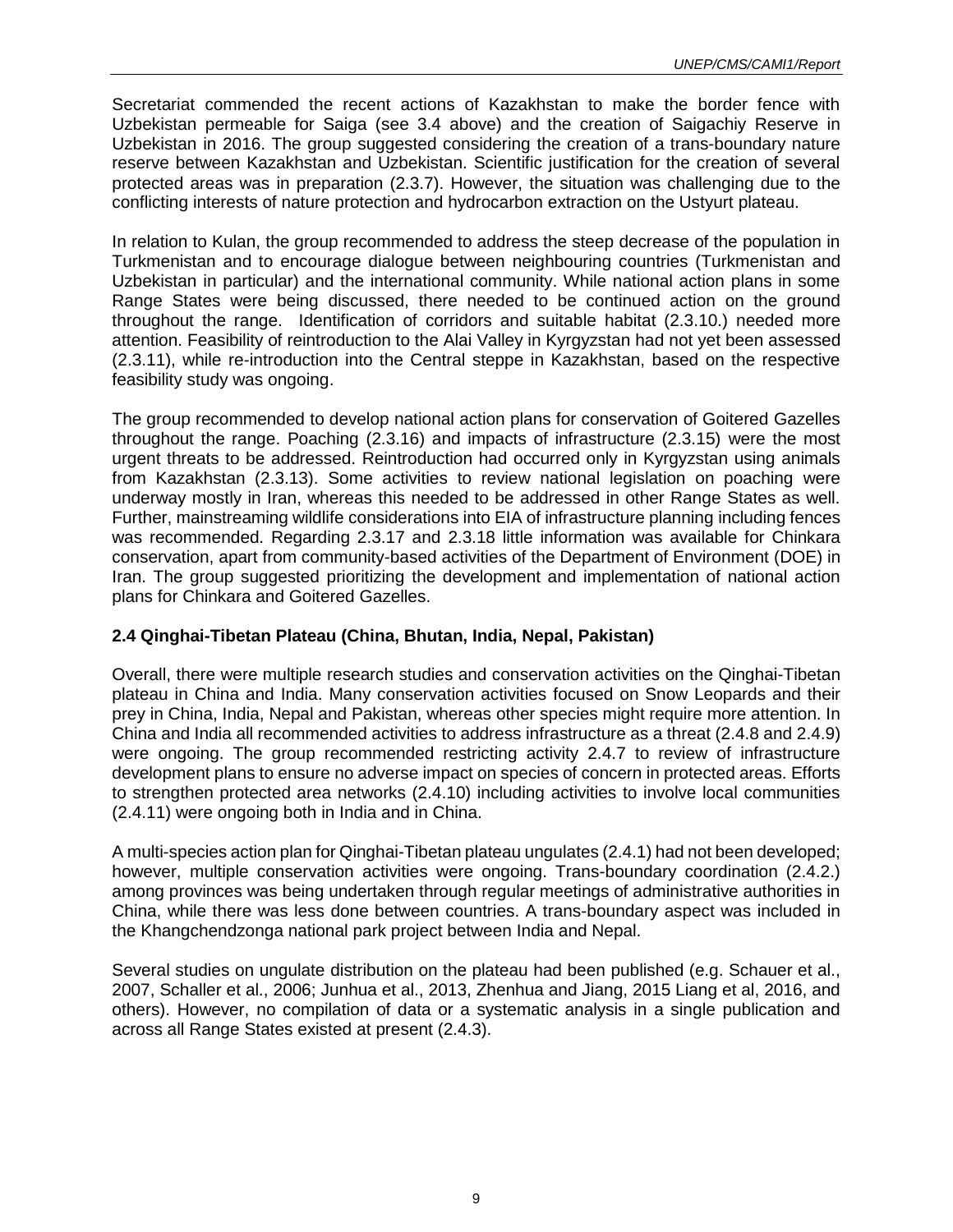#### **2.5 Bukhara Deer (Tugai Forests of Afghanistan, Kazakhstan, Tajikistan, Turkmenistan, Uzbekistan)**

None of the activities for the Bukhara Deer had been implemented. In part 2.5.4. was addressed by the existing cooperation between administrations of two nature reserves: Lower Amudarya Biosphere Reserve (Uzbekistan) and Amudarya Nature Reserve (Turkmenistan). Together with UN Environment Office for Europe, WWF Russia and other partners, the CMS Secretariat had submitted a proposal to the International Climate Initiative (ICI) of the German Government to fund implementation of some of the activities. The group recommended CMS to conduct the second Range State meeting and to encourage Range States to develop/update national action plans as well as the regional action plan for Bukhara Deer and revive activities under the CMS Memorandum of Understanding concerning the Restoration and Conservation of the Bukhara Deer (*Cervus elaphus yarkandensis*).

#### <span id="page-9-0"></span>**4.3 Objective 3. To Facilitate Knowledge Exchange, Communication and the Promotion of Synergies**

#### **Issue 3.1. Knowledge and Data Sharing**

The CAMI Newsletter, produced twice a year in English and Russian, was established to raise awareness and exchange of ongoing activities and to establish a practice of information sharing between CAMI stakeholders (3.1.5). Mechanisms of data storage (3.1.1) had not been identified, and neither an analysis of data needs (3.1.3) nor a gap analysis of information sources (3.1.6) had been implemented. The last two activities were given low priority for the coming years. Some data analysis to highlight conservation applications (3.1.4) was done in the process of creating the migration atlas. The group recommended not to implement 3.1.7 to establish an "Asian Scientific Initiative for Conservation of Migration", which would duplicate some of the ongoing efforts. The CMS Secretariat had started work to determine the feasibility of data sharing within the Infrastructure Atlas project (3.1.2). The group recommended continuing to collect relevant information, such as the species action plans on the CAMI website and to develop the website content further in English and Russian.

#### <span id="page-9-1"></span>**4.4 Objective 4. To Support Implementation, Coordination and Resourcing of CAMI**

#### **Issue 4.1. Coordination Mechanism for CAMI**

Most of the activities addressing coordination of the CAMI had been implemented or were in progress, but continued efforts are required. The CAMI coordinator position (part time) had been established in the CMS Secretariat, CAMI species focal points were identified, thematic workshops were conducted (4.1.4.) as well as an intersessional CAMI members meeting (4.1.5). The participants recommended that the CMS Secretariat continued its coordination of CAMI after 2020, and that Range States should aim to increase the CAMI coordinator position to a full-time post. In terms of CAMI species, focal points were required to reach out to and communicate with the focal points in the governments of the countries (Species Focal Point Terms of Reference). The CMS National Focal Points of CAMI Range States were also part of the Asia regional group represented by Mongolia and Kyrgyzstan in the CMS Standing Committee and the COPs, and communication within this group was a way to better connect government focal points (4.1.6 and 4.1.7).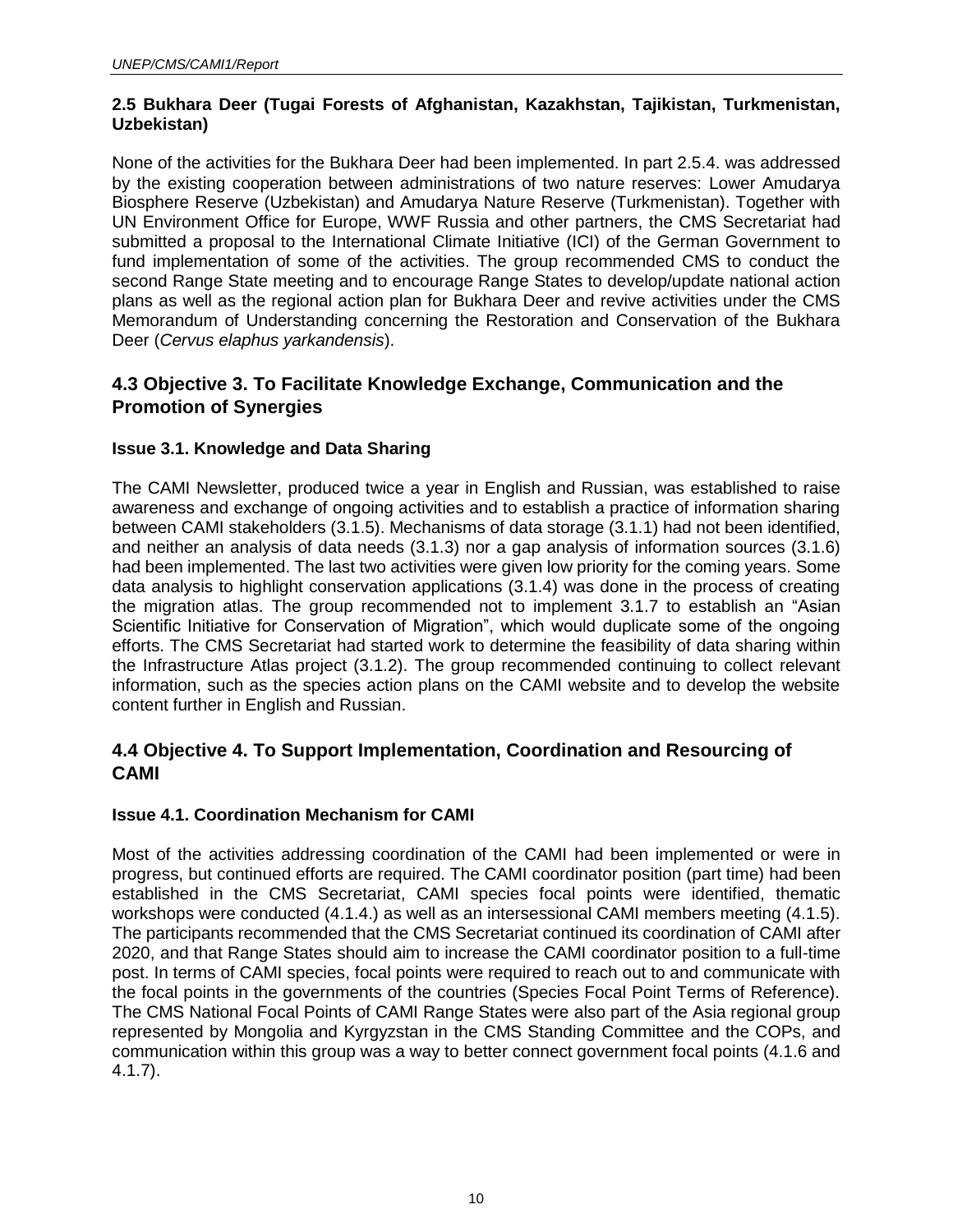To ensure national consultation of the POW in relevant ministries (4.1.8), the CMS Secretariat should remind Range States of this activity, by e.g. including the topic in reporting requirements, questionnaires and capacity-building workshops. However, overall it was suggested that CMS engagement in implementing the POW should be scaled down, having trans-boundary cooperation as the main focus of CMS action.

#### **Issue 4.2. Funding Implementation**

This issue had been discussed and was relevant for a number of species and issues. So far, cofunding between donor initiatives and governments (4.2.1) was mainly being realized in the framework of GEF-funded projects and in some cases private sector involvement.

Activities to fund conservation through sustainable wildlife use (4.2.2) had been implemented in Tajikistan, Kyrgyzstan and Pakistan in cooperation with Panthera, some activities also existed in Uzbekistan and via ecotourism in Kazakhstan and private protected areas in Iran. More activities were needed across the region to support the conservation of the species, which could be subject to consumptive or non-consumptive sustainable use. Re-investment of fines into conservation had also begun to be implemented in several Range States, e.g. Uzbekistan and Iran.

State programmes included funding for conservation of numerous CAMI species in Range States such as on Saiga Antelopes, Snow Leopards, Goitered Gazelles, Argali, Kulan, Bukhara Deer and Cheetah for example (4.2.4.). A national action plan for Chinkara was being prepared in Iran. Governments should ensure that all CAMI species were included in the State conservation programmes, which should be developed on the basis of scientific research, which needed more funding.

Re-investing environmental fines in conservation was practised in Iran (4.2.7.), whereas in Kazakhstan a process had started to prepare the relevant legislation. This needed more attention in all Range States.

The CMS Secretariat was encouraged to start implementation of activity 4.2.6 to conduct an 'Inventory' of donors and funding programmes and identify a "champion" for CAMI, to explore funding possibilities through GEF and to seek participation in large private sector initiatives to systematically raise awareness (4.2.11) of CAMI species and to open new funding opportunities. Definition of transparent national regulations and a review of legal frameworks were needed to ensure the following measures could be implemented: 4.2.3. to establish a trust fund, including with funding from mining and hydropower companies and 4.2.13 to include biodiversity conservation measures into the contracts with mining companies.

#### **Breakout Group on Saiga Antelopes**

Conservation activities for Saiga were being coordinated with a detailed Medium-Term International Work Programme 2015-2020 under the CMS Memorandum of Understanding for the Restoration, Conservation and Sustainable Use of the Saiga Antelope (*Saiga spp*.). The group therefore mainly discussed the situation of the Mongolian Saiga population. A mass mortality event in 2017 caused by the spread of 'peste de petits ruminants' (PPR) disease from domestic animals reduced the population size by 60 per cent in one year, leaving the population of 5,000 animals in Mongolia. A population survey in spring 2018 showed a further reduction to only an estimated 3,000 animals remaining due to the harsh winter conditions leading to low fodder availability. The idea of relocating some Saiga to remote locations to avoid disease outbreaks affecting the entire Mongolian population was discussed. However, reintroduction of Saiga to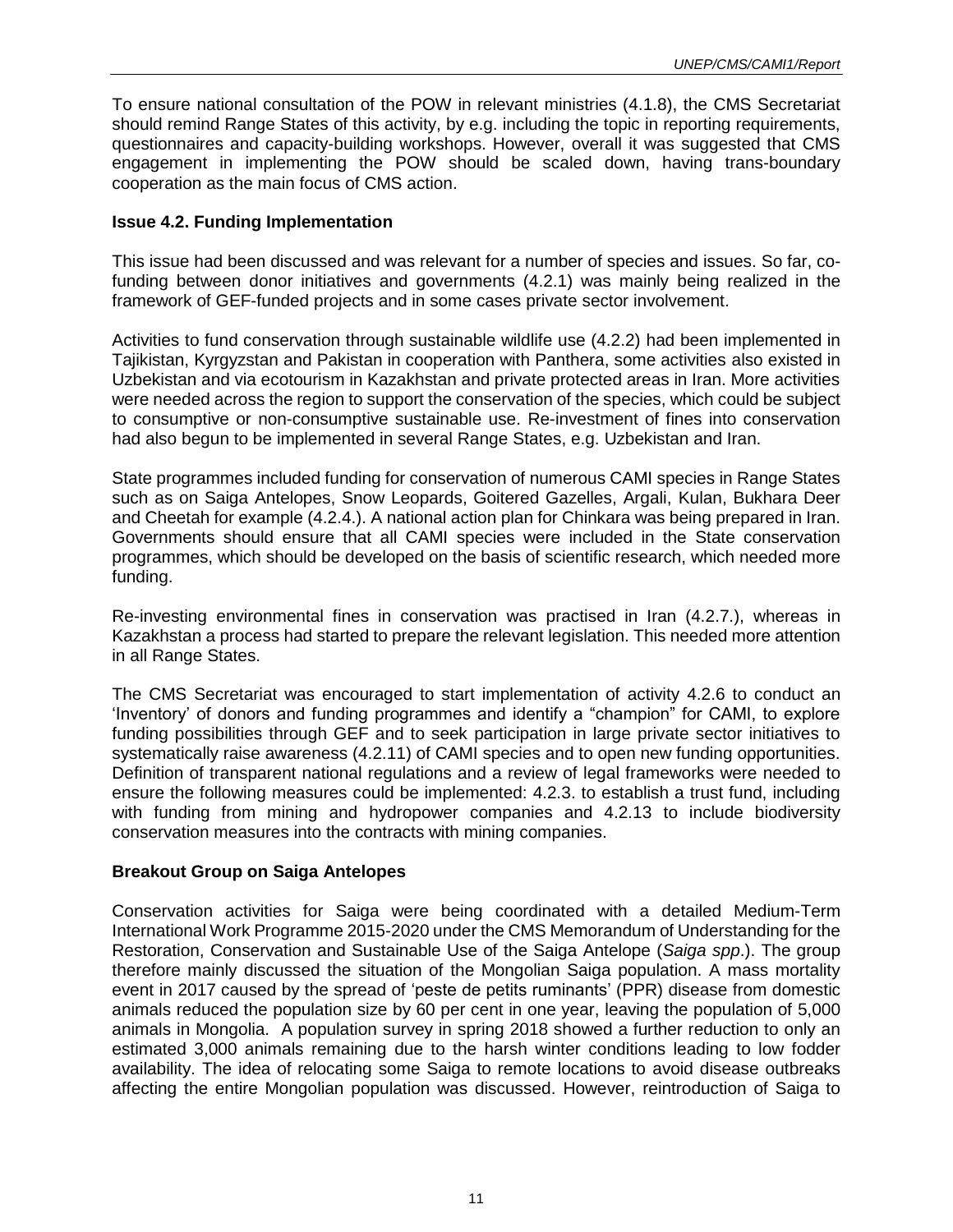remote parts of their former range would mean high costs and stress for the animals so strengthening in situ conservation measures was seen to be more important and effective.

Another critical threat for Mongolian Saiga was poaching for illegal trade. The Mongolian Government was working together with WWF and WCS to combat poaching, but this project had now finished. There was an urgent need to raise funds for the Mongolian Saiga population to prevent further decline of this unique subspecies.

The group further discussed upcoming draft CITES Decisions on Saiga. The group recommended that Range States strengthen the implementation of existing national legislation against illegal trade in Saiga. In relation to Saiga Decision 17.271 directed to the CITES Secretariat, the group also recommended that the CITES Secretariat should provide support for the training of enforcement agencies and for the implementation of Decision 269, which called upon Range and Consumer States to address challenges in controlling illegal trade.

#### **Breakout Group on Equids**

Scientists and government representatives of Kazakhstan, China, Iran, Mongolia, Turkmenistan and Uzbekistan provided an overview of the current situation and conservation measures for Kulan in their countries. Poaching remained an important threat for the species in all Range States.

Two separated populations of the subspecies *Equus hemionus onager* existed in two protected areas in Iran, 815 in Bahram-e-Goor and 198 in Touran (DOE data of 2017). The current threats to the species included: poaching, vehicle collisions, conflicts with humans, especially in agricultural areas, competition for pasture and water with livestock in the areas surrounding protected areas. The current activities included a workshop conducted for strategic planning and a recent training for conservation activities. Telemetry studies and a questionnaire-based survey had been conducted in Bahram-e-Goor. The main concerns were the total separation of the two populations, the concentration of Onager within Bahram-e-Goor which might exceed the carrying capacity of the protected area, and low level of awareness about the species. The border fence between Iran and Turkmenistan hindered the movement of the populations shared by both countries. More attention for the Touran population and a national action plan for Kulan were needed.

A recent assessment in South Turkmenistan showed that the Kulan population had dropped dramatically in the Badkhyz protected area with only a few animals remaining. Further surveys in the Kulan's range were being prepared. Poaching was probably the main driver of population decline, while drying and salinization of water sources, as well as increasing livestock encroachment and overgrazing in Kulan habitat were also important threats. The group requested the CMS Secretariat and participants of the workshop to bring this situation to the attention of the Turkmen Government, the neighbouring countries and the international community, preferably on a high political level - CMS was seen to play an important role in this regard.

In Uzbekistan, surveys were conducted in 2012, 2013, 2014 and in 2017 in the range of the Kaplankyr trans-boundary population, which confirmed the presence of Kulan in Uzbekistan. The species was listed in the national Red Book as extinct in the wild (0), which should be changed to critically endangered (1). A feasibility study was planned to establish a new protected area near Sarykamysh area within a GEF-Project, where Kulan was one of the flagship species.

In Kazakhstan, a number of activities were underway for Kulan: a national reintroduction action plan had been drafted and Kulan reintroduction to Altyn Dala was initiated and ongoing. It was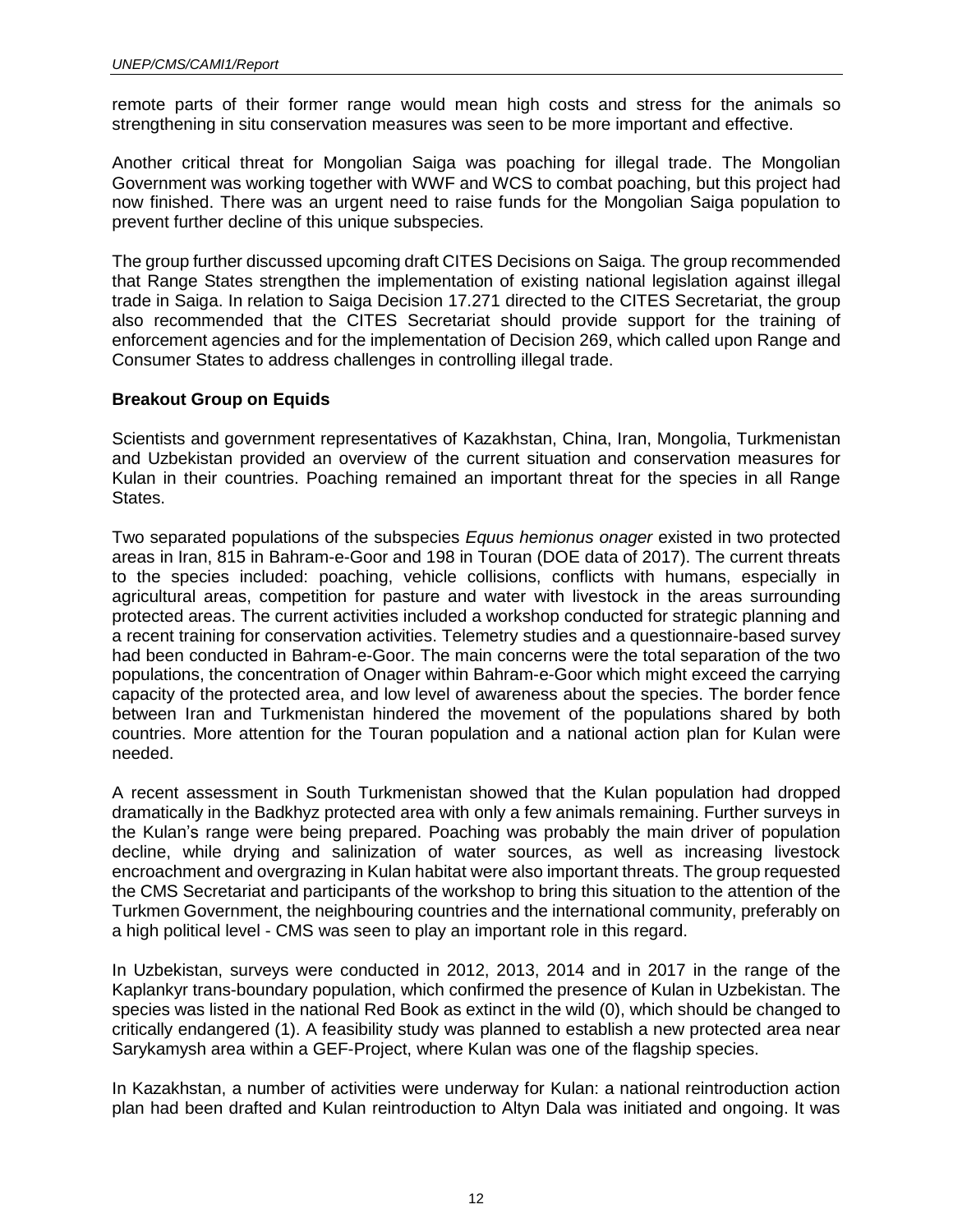also planned to increase monitoring, using SMART in Barsa Kelmes nature reserve and surrounding landscape with support of Central Asian Desert Initiative (CADI) project. There was a need to strengthen anti-poaching efforts, to establish a national action plan for Kulan and to increase attention for the Barsa Kelmes population.

In China, the majority of Kulan population inhabited the Kalimaili national nature reserve near the border with Mongolia. The reserve had a management "master plan" in place. A few Kulan were present in Mazongshan, Inner Mongolia. New publications would be published soon.

In Mongolia, a national action plan for Kulan was needed. Population monitoring had been conducted mainly in the south-west and south-east Gobi. In the south-east, 41 collared Kulan provided movement data; it was planned to collar an additional 30 animals. There was a need to extend monitoring efforts to the South Gobi and Great Gobi. Anti-poaching brigades were understaffed, and there was a need to increase the number of anti-poaching units.

# <span id="page-12-0"></span>**5. Priority Topics until 2020**

As a result of the plenary discussion on how to prioritize CAMI activities until 2020, the following topics were identified, with the first two ranked as highest priority:

- 1. Trans-boundary conservation
- 2. Poaching and illegal trade
- 3. Rangeland management
- 4. Private sector involvement

#### <span id="page-12-1"></span>**5.1 Transboundary Conservation and Cooperation**

There was overall agreement that the following conservation issues needed to be addressed in the context of trans-boundary conservation areas: poaching, barriers to movement (border fences) and enhanced communication, coordination and cooperation between the Range States. Other issues, such as rangeland management, might also be important for trans-boundary populations of animals, depending on the region.

It was recommended that CAMI work should be scaled down to focus the limited resources available on achieving selected high-priority outcomes. The most important role and outcome of CAMI should be strengthening international cooperation on conservation. As a way to prioritize the issues and activities involved in this topic, it was recommended to produce an atlas of transboundary conservation hot spots in the CAMI region by 2020, building on the infrastructure and migration atlas. The aim would be to identify transboundary areas of high importance for conservation. The conservation issues within those areas, such as poaching, infrastructure and others, should be identified and mapped. It was noted that the limited funding available from a few donor countries such as Switzerland and Germany to support CAMI implementation should focus on trans-boundary areas to enhance cross-border cooperation as the main role and expertise of CMS.

The issue of border fences preventing the animals from moving freely across countries and thereby often isolating populations was highlighted as an important one to address. Joint monitoring programmes were mentioned as an important component of trans-boundary conservation. Uzbekistan and Kyrgyzstan would be interested in such joint activities.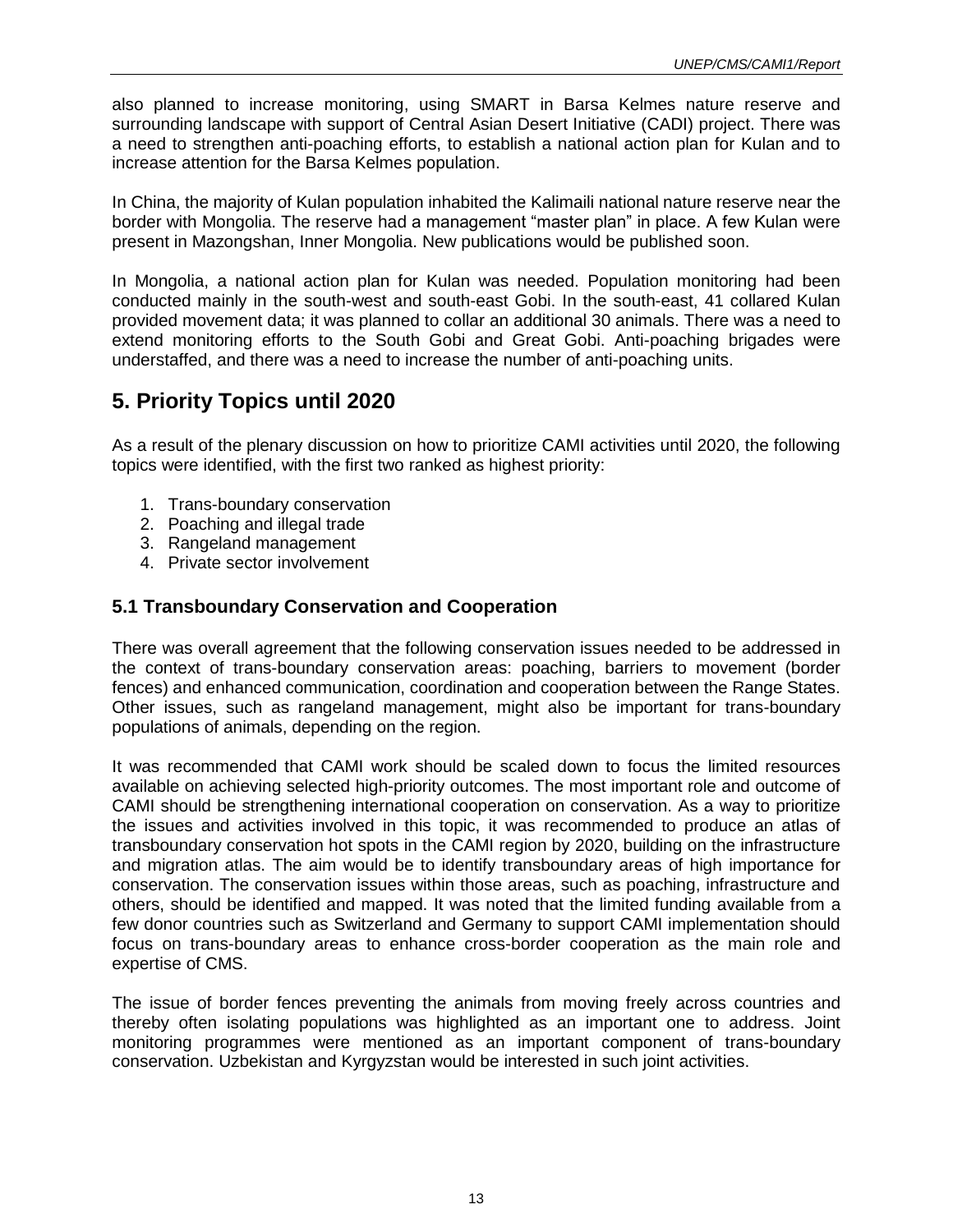CMS should also stimulate implementation of bilateral agreements with relevance to CAMI, as some of them were not being implemented actively. In addition, no assessment of implementation of such agreements was being undertaken in many cases. Participants, however, also noted that it was not the role of CMS to evaluate the effectiveness of bilateral cooperation but to act as a neutral platform and facilitator.

Participants further discussed examples for opportunities to initiate or enhance transboundary cooperation, such between Kyrgyzstan and Tajikistan on the conservation of Severtzov's Argali (*O.a. severtzovi)* and between Kyrgyzstan and Kazakhstan on the Goitered Gazelle. It was necessary to raise the profile of such projects both internationally and within the country and obtain the support of high-level decision-makers.

#### <span id="page-13-0"></span>**5.2 Poaching and Illegal Trade**

Several participants mentioned that poaching was among the most important issues to be addressed under CAMI. It was suggested that strengthening anti-poaching efforts should also be part of trans-boundary cooperation. Both poaching and illegal trade were trans-boundary issues and should be part of the trans-boundary conservation project, which had been suggested above (5.1). There were also plans to conduct an anti-poaching workshop in the framework of CAMI, which would be funded by Germany.

#### <span id="page-13-1"></span>**5.3 Rangeland Management**

It was noted that the issue of overgrazing and range land management was important to address in the future. Multiple opportunities to fund the development of agriculture including pasture management were available for the region and it was suggested to explore possibilities of organizing a meeting with participation of CMS, FAO, UNDP and other international development organizations to streamline wildlife considerations into development strategies and to identify new fundraising opportunities arising from development aid. While there was overall agreement on the fact that range land management was an important conservation issue, especially in combination with pasture fencing in grassland ecosystems, participants also felt that this issue was probably too broad to be addressed adequately by CAMI by 2020 and therefore of lower priority.

#### <span id="page-13-2"></span>**5.4 Private Sector Involvement**

Several activities of the POW call for a greater private sector involvement, for example, improving EIA processes by including considerations of migratory mammals and raising additional funds with the help of private sector. It was recognized that private sector involvement was an important aspect both to reduce the impact on wildlife and to raise funds for conservation activities, and therefore also a priority for action.

### <span id="page-13-3"></span>**6. Next Steps and Lessons Learnt**

Participants discussed what needed to be taken into consideration as lessons learnt from implementation so far and when preparing for the next revision and updating exercise of the POW: It would be useful to undertake an analysis of the feasibility of activities and to condense the information in a realistic way in order to be able to deliver on the activities. It was recommended to reach out to higher level decision-makers to promote the implementation of CAMI whenever the opportunities arose. A revision of the Assessment of Gaps and Needs of Migratory Mammal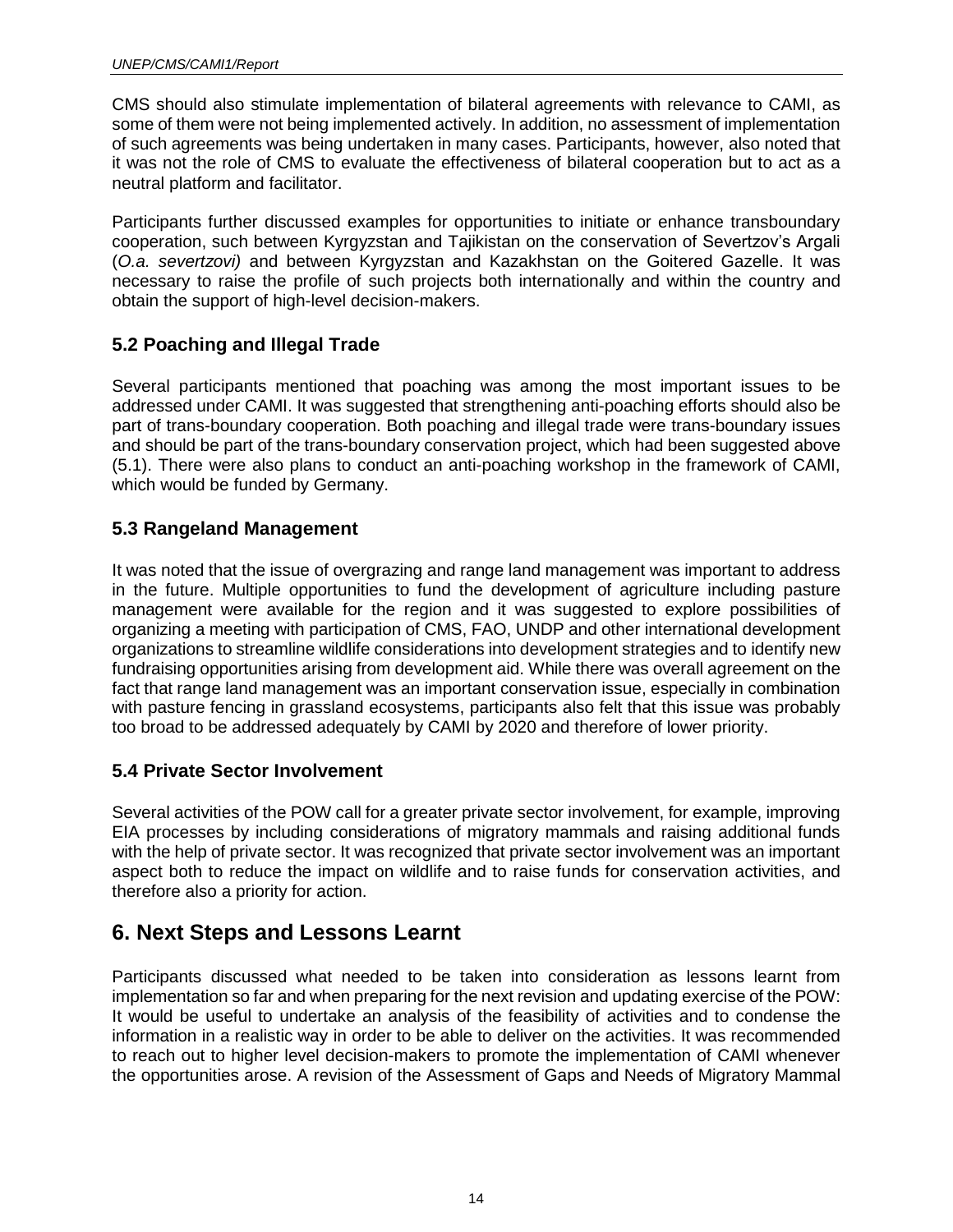Conservation in Central Asia and of the CAMI Programme of Work (both developed in 2014) should be undertaken in 2020, according to Resolution 11.24.

For technical workshops, it was suggested to opt for smaller workshops (possibly focussing on a technical issue or a sub-region), where representatives of relevant ministries and sectors that drive the identified threats should be invited, in addition to the usual CAMI constituency.

The issue of sharing information within CAMI was also raised. It was noted that more information on implementation in the Range States could be posted on the CMS website, such as the English language version of the new Mongolian legislation to reduce and mitigate negative impacts of infrastructure on wildlife. The CMS Secretariat should continue to collect all relevant information on the CAMI website in English and in regional languages as possible and subject to availability of resources.

#### <span id="page-14-0"></span>**6.1 Preparation for COP13**

In preparation for CMS COP13, which would be held in India in February 2020, participants discussed the opportunity of adding new species on the CMS Appendices and prepare Resolutions or Decisions with regard to CAMI or any particular issue that required special attention.

#### **Adding Species to the CMS Appendices**

The representative from Uzbekistan stated the need to list the Urial under CMS. The required information for the Bukhara Urial was already available and he encouraged the neighbouring countries and experts to work together on the proposal to list the species.

The CMS taxonomic reference for mammals (Wilson and Reeder 2005) lists the Urial as several subspecies of *Ovis aries (O.a.arkal, O.a.cycloceros)*, which could possibly lead to confusion with domestic sheep (*Ovis aries aries)*. However, the taxonomic reference of CMS should not be an obstacle to listing the species, if the populations proposed for were clearly defined in the proposal.

It was noted that listing of new species under CMS such as the Gobi Bear which has been listed on CMS Appendix I at COP12 did not mean that the species would automatically be covered by CAMI. The species could, however, be added to CAMI with a revision of Resolution 11.24, which contained the POW and the list of all species covered. The question of including new species under CAMI would also be discussed in detail at the next CAMI Range State meeting.

#### **Preparation of Draft Decisions for COP13**

Participants discussed what documents were desired by CAMI to be submitted to COP13 to provide a clear mandate for action. Submitting a decision on addressing the threat of infrastructure was suggested. The representative of Kazakhstan offered to take a lead in preparing and submitting a draft Decision on this topic but would have to confirm this with colleagues in the Kazakhstan State Forestry and Wildlife Committee. Several participants offered their support to help Kazakhstan in preparing such a document for COP13.

<span id="page-14-1"></span>Furthermore, the meeting agreed that a draft decision on trans-boundary cooperation in the framework of CAMI should be prepared by the CMS Secretariat. It was agreed that the CMS Secretariat should lead the discussion on this activity at the next CAMI Meeting.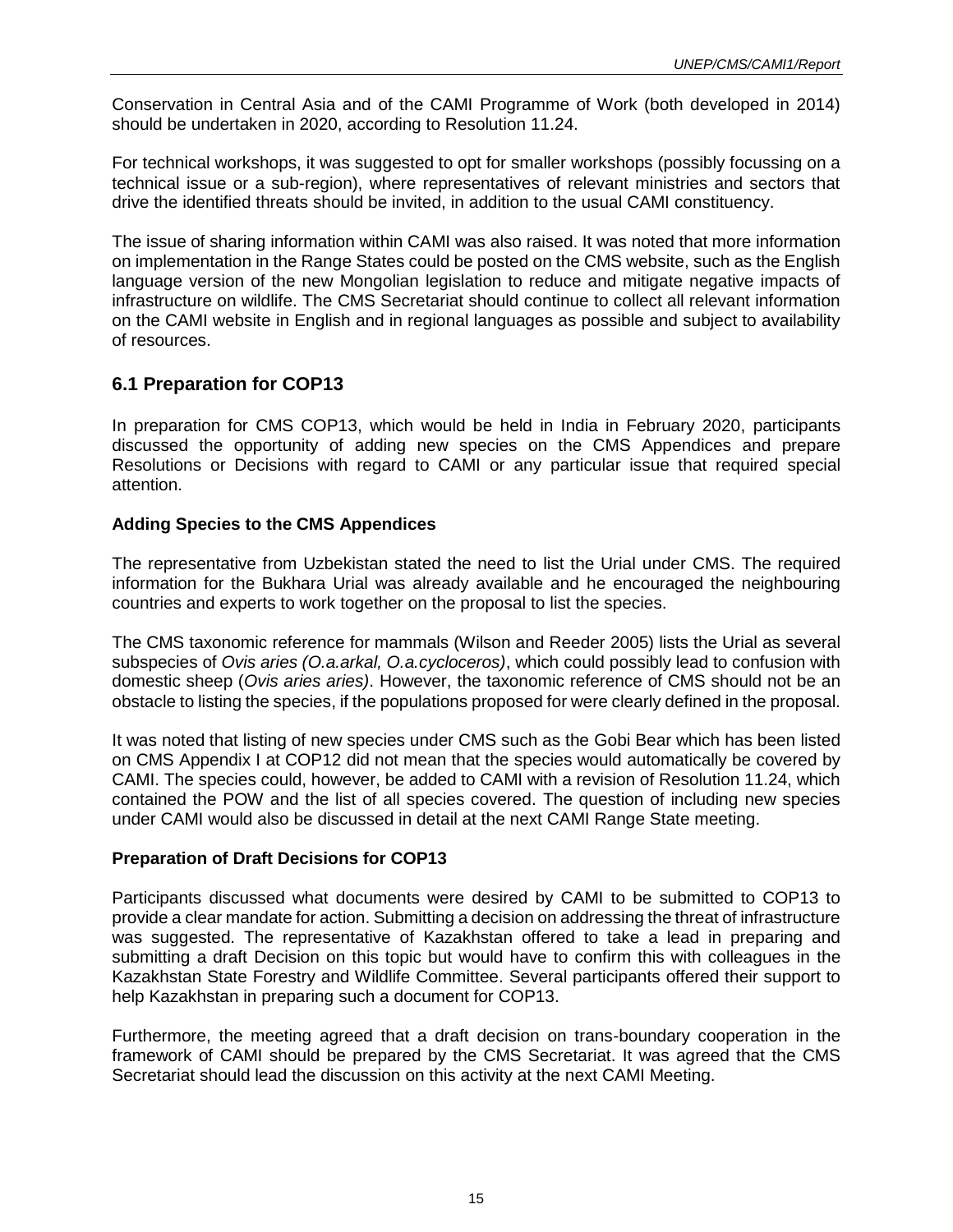#### **6.2 Next CAMI Meeting**

The next meeting of CAMI Range States was proposed to be held in 2020 in Mongolia pending the official confirmation of the Government of Mongolia. Participants supported the idea of meeting in Mongolia. The priority topics for the next meeting were trans-boundary conservation hot spots and anti-poaching. Participants also recommended that the next CMS pre-COP meeting in 2020 for Asia should address CAMI issues.

### <span id="page-15-0"></span>**References**

Schaller, G.B., Kang, A., & Hashi, D, & Cai, P. (2007). A winter wildlife survey in the northern Qiangtang of Tibet Autonomous Region and Qinghai Province, China. Acta Theriologica Sinica. 27. 309-316.

Luo, Zhenhua & Jiang, Zhigang & Tang, Songhua. (2015). Impacts of climate change on distributions and diversity of ungulates on the Tibetan Plateau. Ecological Applications. 25. 24- 38. 10.1890/13-1499.1.

Liang, Xuchang & Kang, Aili & Pettorelli, Nathalie. (2016). Understanding habitat selection of the Vulnerable wild yak Bos mutus on the Tibetan Plateau. Oryx. -1. 1-9. 10.1017/S0030605315001155.

Schaller, G.B., Kang, A.,Cai, X. & Liu, Y. (2006). Migratory and calving behavior of Tibetan antelope population. Acta Theriologica Sinica. 26. 105-113.

Hu, J.,Jiang, Z., & Mallon, D.. (2013). Metapopulation viability of a globally endangered gazelle on the Northeast Qinghai–Tibetan Plateau. Biological Conservation. 166. 23-32. 10.1016/j.biocon.2013.06.011.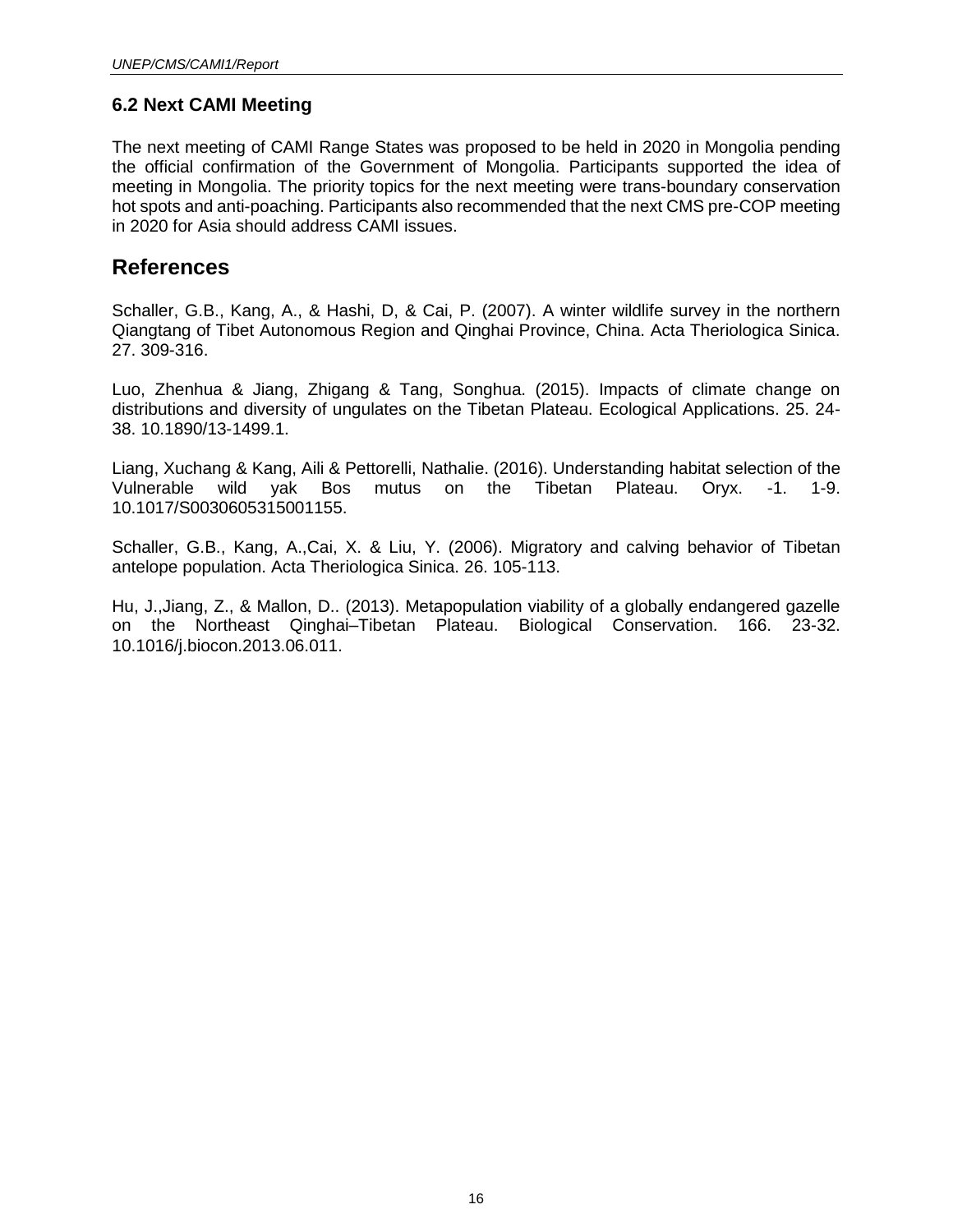# <span id="page-16-0"></span>**Annex I. List of Participants**

| <b>No</b> | <b>Last and First Name</b> | <b>Affiliation</b>                                                                                                                       |
|-----------|----------------------------|------------------------------------------------------------------------------------------------------------------------------------------|
| 1.        | Abdrakhmanov, Askar        | Forestry and Wildlife Committee of the Ministry of<br>Agriculture of the Republic of Kazakhstan                                          |
| 2.        | Badamjav, Lkhagvasuren     | Institute of General and Experimental Biology,<br>Mongolian Academy of Sciences                                                          |
| 3.        | Belousova, Anna            | All-Russian Research Institute for Environmental<br>Protection                                                                           |
| 4.        | Breitenmoser, Urs          | <b>IUCN Cat Specialist Group</b>                                                                                                         |
| 5.        | Bykova, Elena              | UNDP-Uzbekistan, Saiga Conservation Alliance Field<br>coordinator on Knowledge Management GEF/UNDP<br>Snow Leopard project in Uzbekistan |
| 6.        | Harder, Thorsten           | Federal Agency for Nature Conservation (BfN)                                                                                             |
| 7.        | Hofman, Maarten            | <b>IUCN Eastern Europe and Central Asia Regional</b><br>Office (ECARO)                                                                   |
| 8.        | Ibragimov, Daniyar         | United Nations Development Programme (UNDP) in<br>the Kyrgyz Republic                                                                    |
| 9.        | Jiang, Zhigang             | Institute of Zoology Chinese Academy of Sciences                                                                                         |
| 10.       | Julayi, Leila              | Division for Wildlife, Iran Department of Environment                                                                                    |
| 11.       | Kachel, Shannon            | Panthera, University of Washington                                                                                                       |
| 12.       | Kaczensky, Petra           | Norwegian Institute of Nature Research                                                                                                   |
| 13.       | Kang, Aili                 | Wildlife Conservation Society, Asia Programme                                                                                            |
| 14.       | Kochorov, Chyngyz          | <b>GSLEP Secretariat</b>                                                                                                                 |
| 15.       | Kubanychbekov, Zairbek     | Panthera Foundation, Kyrgyz Republic                                                                                                     |
| 16.       | Mallon, David              | <b>IUCN SSC Special Advisor</b>                                                                                                          |
| 17.       | Mambetaliev, Kumar         | State Agency on Environment Protection and Forestry,<br>Kyrgyzstan                                                                       |
| 18.       | Michel, Stefan             | <b>IUCN SSC Caprinae Specialist Group, Sustainable</b><br>Use and Livelihoods Specialist Group                                           |
| 19.       | Moehlman, Patricia D.      | <b>IUCN/SSC Equid Specialist Group</b>                                                                                                   |
| 20.       | Muminov, Nodir             | State Committee on Ecology and Environmental<br>Protection, Uzbekistan                                                                   |
| 21.       | Murzakhanov, Rustam        | <b>Michael Succow Foundation</b>                                                                                                         |
| 22.       | Olson, Kirk                | <b>Wildlife Conservation Society (WCS)</b>                                                                                               |
| 23.       | Orlinskiy, Polina          | <b>CMS Secretariat</b>                                                                                                                   |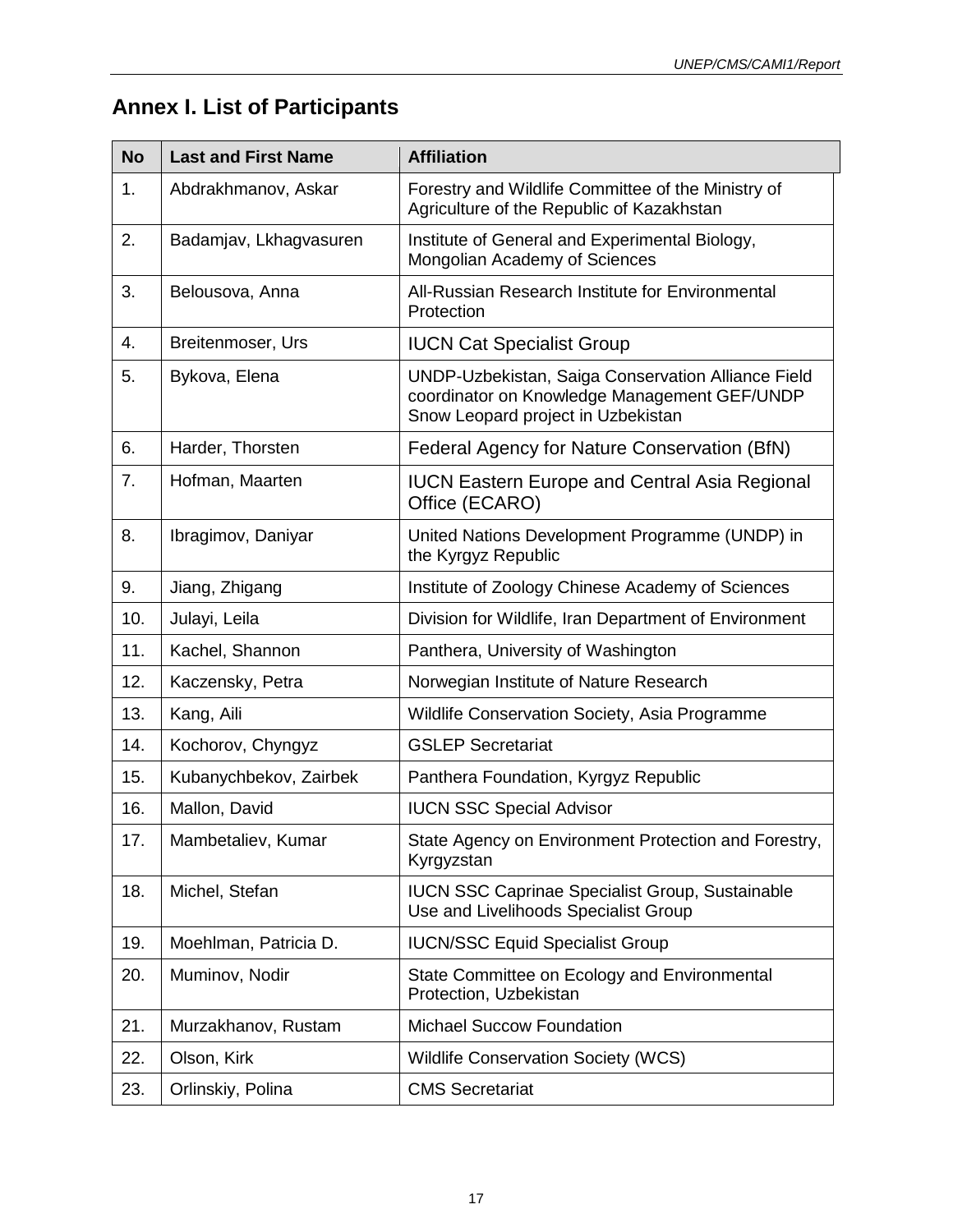| 24. | Roettger, Christiane   | <b>CMS Secretariat</b>                                                                                                  |
|-----|------------------------|-------------------------------------------------------------------------------------------------------------------------|
| 25. | Rustamov, Eldar        | Independent expert, contact point for Regional<br>Conservation Initiatives in Central Asia for Ramsar and<br><b>CMS</b> |
| 26. | Sathyakumar, Sambandam | Wildlife Institute of India                                                                                             |
| 27. | Schall, Oliver         | Federal Ministry of the Environment, Nature<br><b>Conservation and Nuclear Safety (BMUB)</b>                            |
| 28. | Schnidrig, Reinhard    | Federal Office for the Environment, Switzerland<br>(FOEN)                                                               |
| 29. | Strauss, Andrea        | Federal Agency for Nature Conservation (BfN)                                                                            |
| 30. | Yadamsuren, Adiya      | Wild Camel Protection Foundation, Mongolia                                                                              |
| 31. | Yermolyonok, Dana      | German Corporation for International Cooperation<br><b>GmbH GIZ</b>                                                     |
| 32. | Zuther, Steffen        | Frankfurt Zoological Society / Association for the<br>Conservation of Biodiversity of Kazakhstan (ACBK)                 |